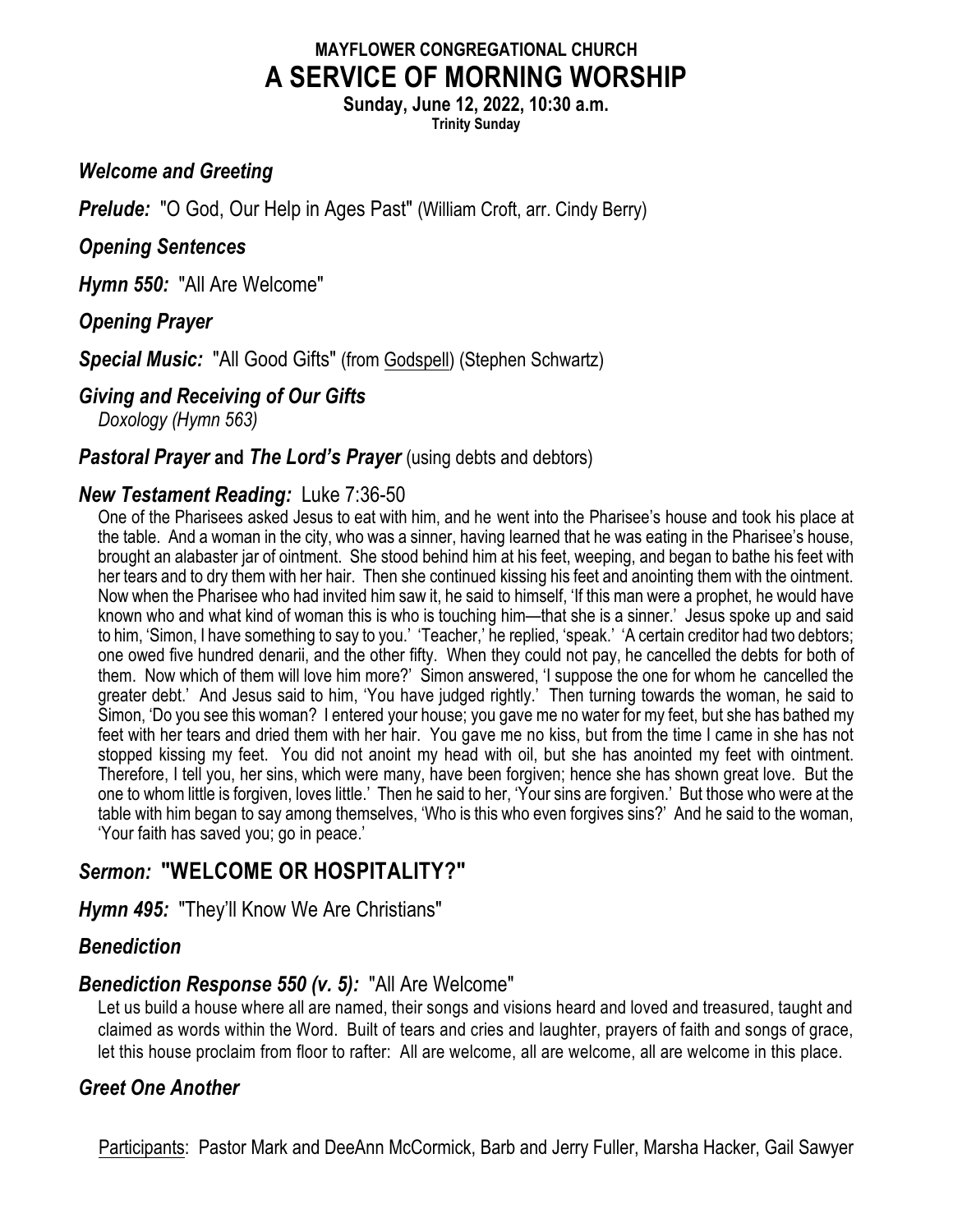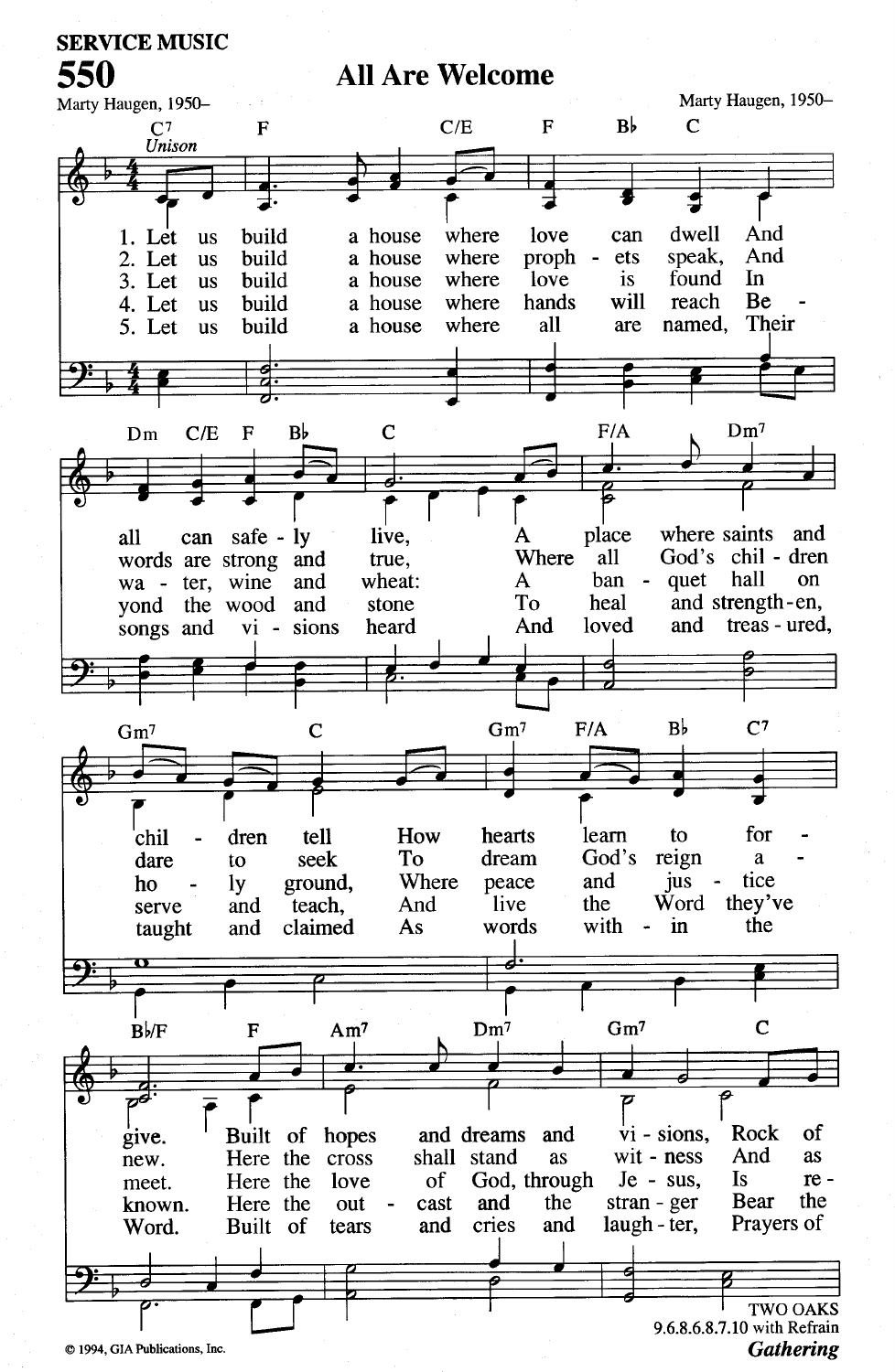**SERVICE MUSIC** 

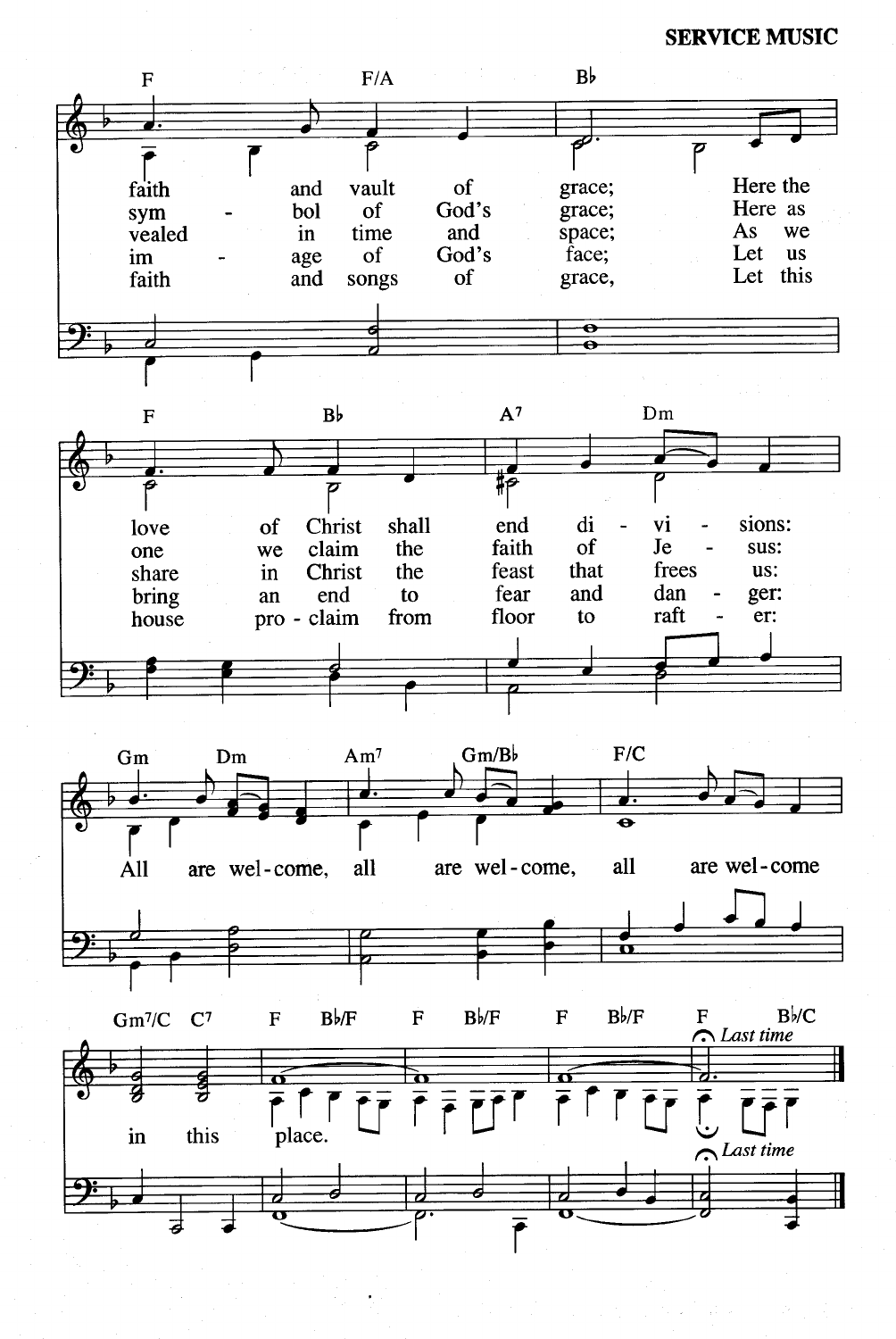#### **GOD'S COVENANT PEOPLE**

# **They'll Know We Are Christians**

John 13:35 Peter Scholtes, 1938-

495

Peter Scholtes, 1938-







**ST. BRENDAN'S** 7.6.7.6.8.6 with Refrain